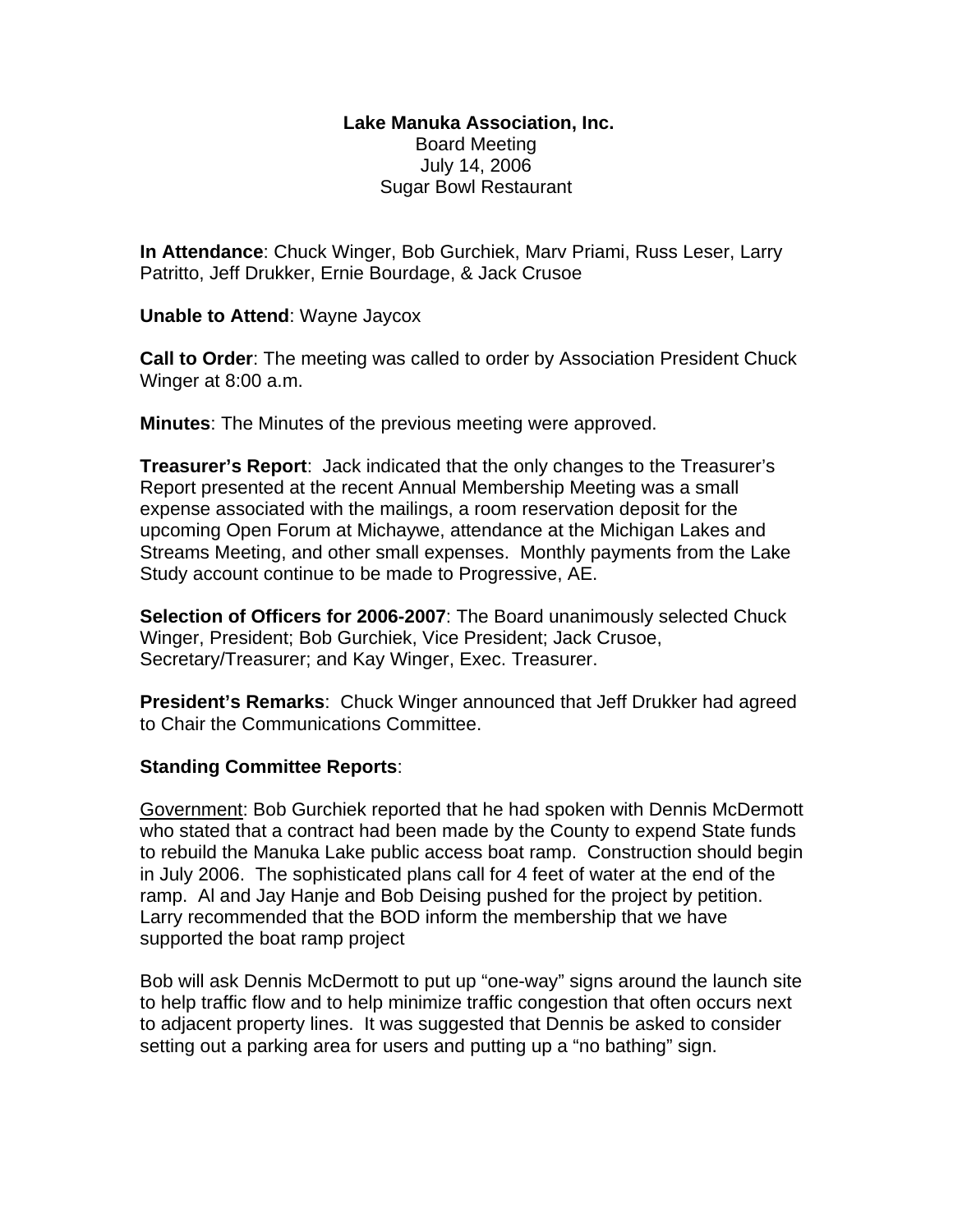Bob Deising asked Bob Gurchiek for a list of Lake Manuka property owners to be contacted to seek their support for a ballot proposal to expand the county jail. The BOD agreed that the Association should not be involved with this issue.

Communication: Craig Baetz has agreed to continue as webmaster of the Association website and Jeff Drukker agreed to coordinate with him. A copy of the Application for the Boat Launch will be put on the site. Additionally, Jeff plans to add to the website a summary of what we are doing including: Justification of a Lake Association by Bob and Larry; the two riparian articles by Tony Groves, Progressive, AE; the Ramp Improvement; Lake Rules; and a Summary of Board Meetings.

**It was moved, seconded, and approved that a Safe Boating pamphlet will be sent out to all members and possible members with a notation, "Compliments of the Lake Manuka Association, Inc.".** Bob Gurchiek will procure about 200 copies for the Secretary to mail.

A board member expressed concern over a City of Gaylord order to remove a temporary boat cover that they deem to be a permanent structure. Bob offered to quietly look into this matter. A letter will be sent to the Lakes & Streams Assoc. to get their opinion and a check will be made with the township.

It was noted that announcements, association actions, and other information will go through Jeff for possible inclusion in the website. He will put together a list of member email addresses for sending out communication and will look at setting up an Association Bulletin Board for posting letters to the association and replies (two colors).

Lake Preservation: Larry Patritto distributed a Manuka Lake map put together by his committee, showing areas that should be reviewed and prioritized for muck/sand removal to improve water flow and/or navigation. Tony Groves will conduct a final field evaluation, using the map, in early August 2006. He will look at it with an eye for property value, lake access, and fishing. Larry was asked to discuss with Tony the issue of the natural flow of the lake. It seems that the natural flow of the lake has been managed for many years by the building of a previous and the current roads. The current road may dam the south end of the lake and possibly other areas. We should take note of how things got changed and their affect on the lake.

"Clean Air – Clean Water" – Marv Priami gathered information on invasive species of fish, mussels, and weeds. He plans to distribute the information at meetings and board members will wear the Clean Air t-shirts.

The Merit Energy "Kolke Creek" planned discharge has been appealed by parties who are against the water discharge. The appeal will be heard by the Circuit Court in August 2006 and BOD members plan to attend.